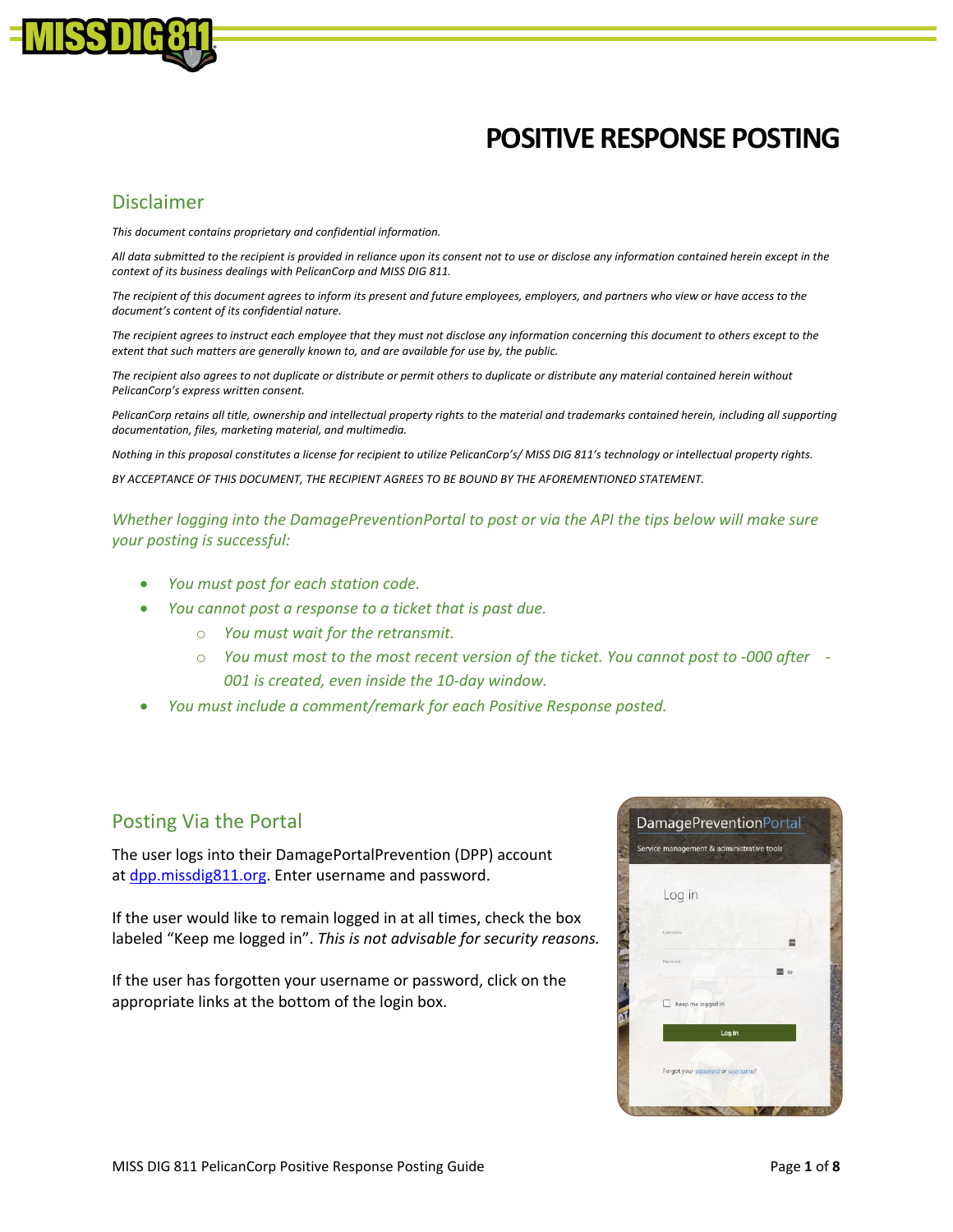

Upon successful login, the user will see the **Dashboards** menu and the **Overview** screen. This screen provides an overview of tickets received for the membership the account is associated with.



Select **Operations** from the sidebar menu to begin. Then select **PositiveResponse** below.

| DamagePreventionPortal |                             |                                                                                    |  |  |  |
|------------------------|-----------------------------|------------------------------------------------------------------------------------|--|--|--|
|                        | <b>MINIMISE MENU</b>        | Operations > OneCallAccess<br>SYSTEM OPERATOR KRISTYNTEST, CORMIER COMMUNICATIONS. |  |  |  |
| æ                      | Dashboards                  | <b>Ticket notification delivery</b><br>Summary report delivery                     |  |  |  |
| E.                     | News/Apps                   | Station<br><b>CORCOMFBR - Cormier Communications Fiber</b>                         |  |  |  |
| ш                      | <b>Operations</b>           |                                                                                    |  |  |  |
|                        |                             | 2 results found                                                                    |  |  |  |
|                        | <b>OrieCallAccess</b>       | Ticket no.                                                                         |  |  |  |
|                        | PositiveResponse            | 20213900009                                                                        |  |  |  |
|                        | Emergencies<br>$\mathbf{0}$ | 20213900008                                                                        |  |  |  |
|                        | Explore Your Data           |                                                                                    |  |  |  |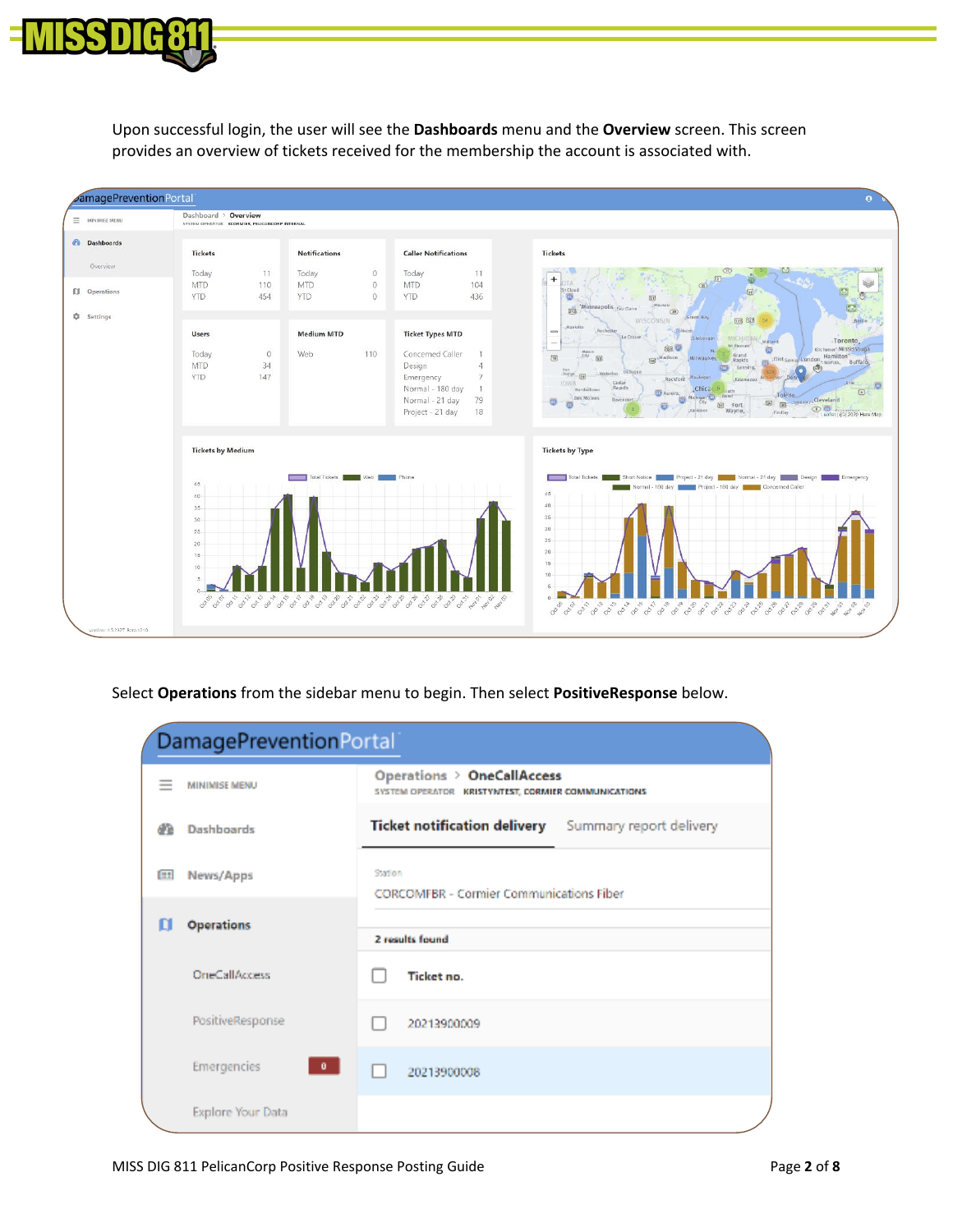

Tickets appear based on the station code selection in the **Station** field. You must post for each of your station codes on the ticket. By clicking in this field, users can select different station codes (if available).

|                                                                                                             | DamagePreventionPortal® |                                                                                                    |                      |                     |
|-------------------------------------------------------------------------------------------------------------|-------------------------|----------------------------------------------------------------------------------------------------|----------------------|---------------------|
| $\overline{\phantom{a}}$                                                                                    | <b>MINIMISE MENU</b>    | Operations > Positive Response<br><b>MEMBER FULL</b><br><b>KRISTYNTEST, CORMIER COMMUNICATIONS</b> |                      |                     |
| <b>Dashboards</b><br>m                                                                                      |                         | Stations<br><b>CORCOMFBR - Cormier Communications Fiber</b>                                        |                      | <b>Respo</b><br>Una |
| <b>Operations</b><br>ш<br><b>OneCallAccess</b><br>Positive Response<br>Explore your data<br><b>Settings</b> |                         |                                                                                                    | Q                    |                     |
|                                                                                                             |                         | Due by                                                                                             | <b>Response code</b> | <b>Tic</b>          |
|                                                                                                             |                         | Sep 14, 2022, 01:47:00 PM                                                                          | 000-RESPONSE PENDING | De:                 |
|                                                                                                             |                         | Jun 24, 2022, 08:37:00 AM                                                                          | 000-RESPONSE PENDING | De:                 |
|                                                                                                             |                         | Jun 20, 2022, 01:56:00 PM                                                                          | 000-RESPONSE PENDING | De:                 |
|                                                                                                             |                         | Jun 17, 2022, 01:51:00 PM                                                                          | 000-RESPONSE PENDING | De:                 |
|                                                                                                             |                         |                                                                                                    |                      |                     |

If you are third party posting on behalf of multiple members, be sure that the appropriate member name has been entered.

#### **Tickets will always be available, regardless of expiration date, based on station code. To view open or past-due tickets, user can filter by "unassigned" from the Response Code dropdown menu. Emergency tickets are shown in red text.**

*Contractors must start work within 14 days of placing a ticket. Therefore, facility owners do not need to, nor can they, post to the ticket 10 days after its due. If a contractor requires additional locating, a retransmit of a ticket will be placed. When MISS DIG 811 activates auto-retransmits in the future, this 10 day grace period for "999-Has Not Responded" will be discontinued. The 999s will automatically retransmit to station codes with a "999" response and the revision with the "999" will be archived. As part of this change, canceled tickets will also be archived; however, at this time, canceled tickets are removed from Positive Response, as a response cannot be posted against the ticket. Our intention is to also have expired tickets "drop off" or disappear under the default Positive Response view once they are expired.*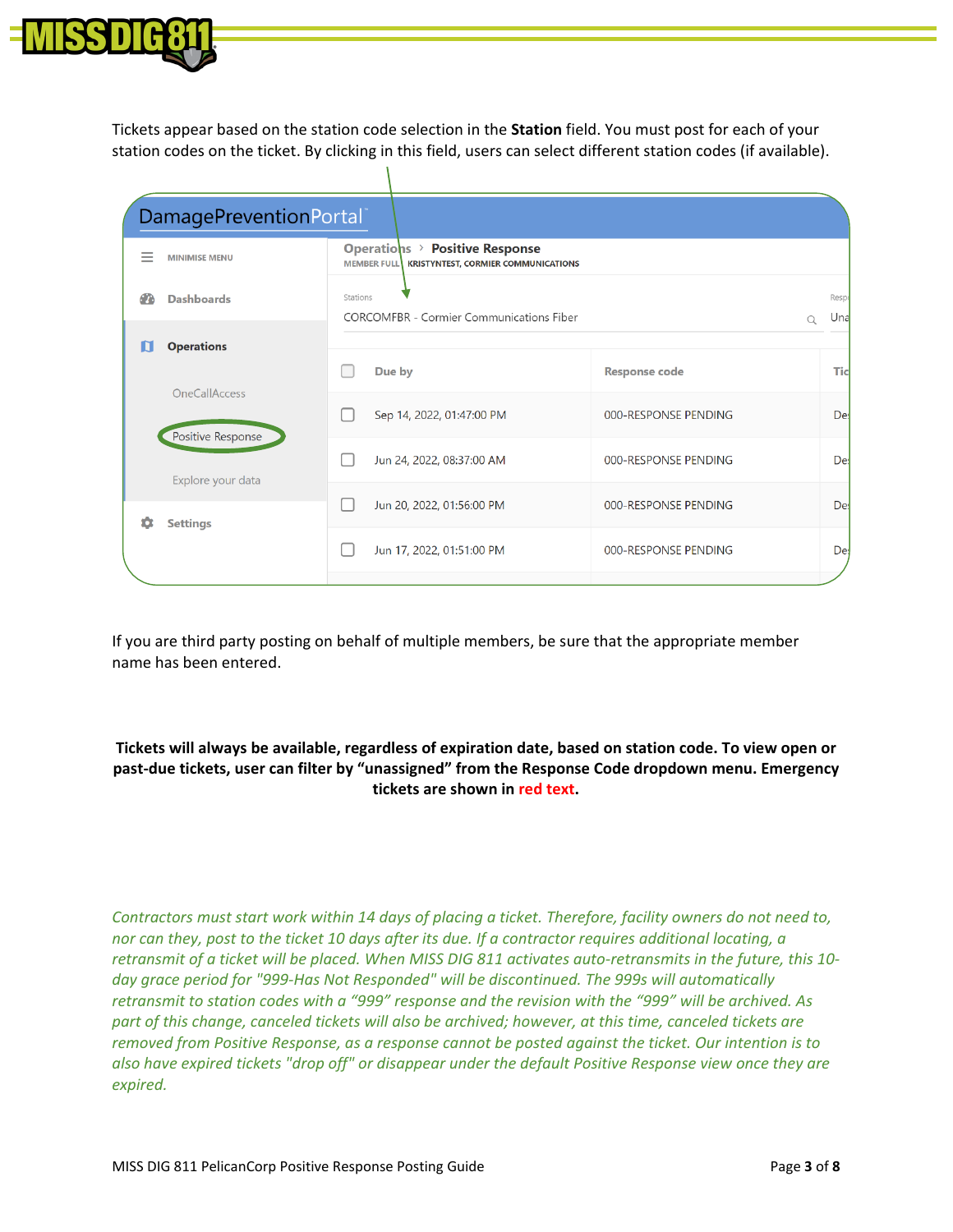

Click on the individual ticket or select the checkbox of the ticket(s) you would like to post a response to.

Users can post the same response code to more than one ticket for a station code at one time by selecting multiple checkboxes. In this instance, ticket details will not be shown.

|          | Operations > Positive Response<br>SYSTEM OPERATOR KCORMIER, PELICANCORP INTERNAL                                                       | <b>Cormier Communications</b> |                                        |                                   |                                                                 |                                                      | $\Theta$<br>×                       |
|----------|----------------------------------------------------------------------------------------------------------------------------------------|-------------------------------|----------------------------------------|-----------------------------------|-----------------------------------------------------------------|------------------------------------------------------|-------------------------------------|
| Stations | CORCOMFBR - Cormier Communications Fiber                                                                                               |                               | Response code<br>Unassigned<br>$\circ$ | Search by<br>$\smile$ Due by date | Start date<br>End date<br>$\vee$ Select a date<br>Select a date |                                                      | Assign response code                |
|          | Due by                                                                                                                                 | Response code                 | Ticket type                            | Ticket no.                        |                                                                 | Work location                                        |                                     |
| ⊽        | 2021 Nov 9, 12:00:00 AM                                                                                                                | Unassigned                    | Project - 21 day                       | 2021110400023-000                 |                                                                 |                                                      | 3285 W Lapeer Rd Auburn Hills       |
| ☑        | 2021 Nov 9, 12:00:00 AM                                                                                                                | Unassigned                    | Normal - 21 day                        | 2021110400024-000                 |                                                                 |                                                      | 3285, 3295 W Lapeer Rd Auburn Hills |
|          | 2021 Nov 9, 12:00:00 AM                                                                                                                | Unassigned                    | Normal - 21 day                        | 2021110400025                     |                                                                 |                                                      |                                     |
| M        | 2021 Oct 18, 12:00:00 AM                                                                                                               | Unassigned                    | Normal - 21 day                        | 20214200020                       | Assign response code                                            |                                                      |                                     |
| ☑        | 2021 Oct 1, 12:00:00 AM                                                                                                                | Unassigned                    | Normal - 21 day                        | 20214000003                       | <b>Tickets selected: 2</b>                                      |                                                      |                                     |
|          |                                                                                                                                        |                               |                                        |                                   | selected below.                                                 | These tickets will all be assigned the response code |                                     |
|          | Once the appropriate ticket selection(s) has been made and comments<br>have been entered, click the green Assign Response Code button. |                               |                                        |                                   | Response code<br>-- Select one --<br>translations.labels.notes  |                                                      | $\checkmark$                        |

Assign response code

Assign response code

When a single ticket is selected for posting, the user will see the ticket details and then select the applicable code from the **Response Code** dropdown menu.

| 2021122900779-000                          |                                           |                                                                                                                                                                                                                                                |              |
|--------------------------------------------|-------------------------------------------|------------------------------------------------------------------------------------------------------------------------------------------------------------------------------------------------------------------------------------------------|--------------|
| Contractor details                         |                                           | Response code status                                                                                                                                                                                                                           |              |
| Company<br><b>GEOTECH, INC.</b>            |                                           | 000-RESPONSE PENDING                                                                                                                                                                                                                           |              |
| Contractor name<br>JOHN ZELEZNOCK          |                                           | Response code<br>-- Select one --                                                                                                                                                                                                              | $\checkmark$ |
| Email<br>johnz@geotech-inc.com             |                                           |                                                                                                                                                                                                                                                |              |
| Primary phone number<br>6169493340         | Mobile number<br>6169493340               |                                                                                                                                                                                                                                                |              |
| Worksite details                           |                                           | Assign response code                                                                                                                                                                                                                           |              |
| Ticket number<br>2021122900779-000         | Submitted on<br>Dec 29, 2021, 10:58:31 AM | History                                                                                                                                                                                                                                        |              |
| <b>Ticket type</b><br>Design               | Due by<br>Feb 1, 2022, 08:00:00 AM        | Dec 29, 2021, 10:59:53 AM     000 - Do NOT dig: Legal start date and time has not started. This is a system-generated response.   POSR Job Registration Process   MIS<br>Utility is yet to provide a suitable response code for this revision. |              |
| Revision date<br>Dec 29, 2021, 10:58:31 AM | <b>Revision details</b><br>New            |                                                                                                                                                                                                                                                |              |

Cancel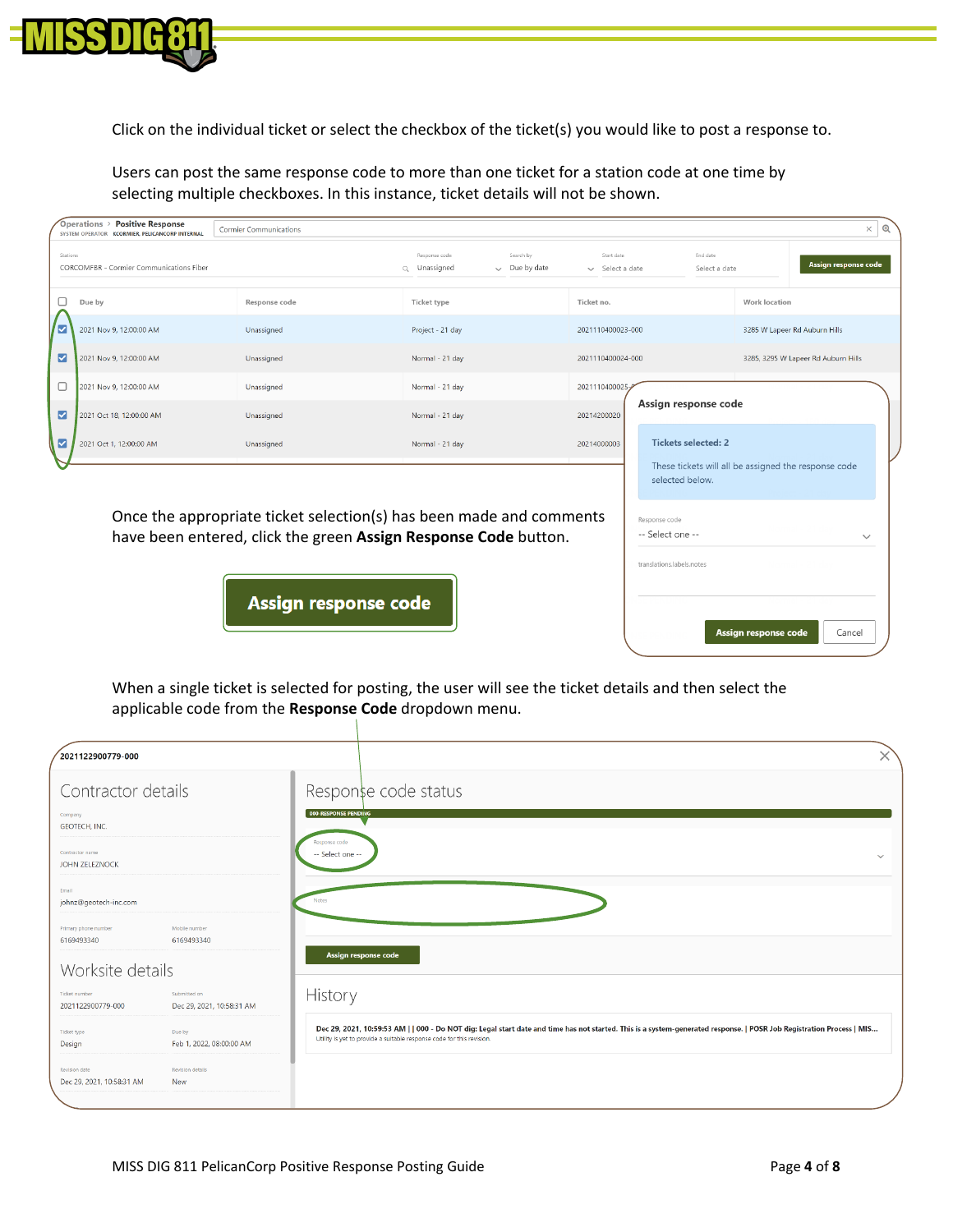

Once a selection has been made, users are required to input comments into the **Notes** field. The Pelican system requires use of comments with every Positive Response code.

For all response codes other than "003 – Not Complete", users can input "No comment" or reiterate the Positive Response code meaning *(i.e., For "001 – No Conflict" a user could input "No Comment" or "Clear")*.

An example response for code "003 – Not Complete" would be:

*Contacted John Miller at ABC Electric on Monday, 5/3, at 10:00am [Mary Smith at Smith Locating Company]; need additional assistance from Consumers Energy.*

Once the code has been selected and comments entered, click the green **Assign Response Code** button.

Assign response code

If the ticket details provided in the Positive Response window or the ticket map is needed, click the green **Additional Details** button near the top-right corner to open the ticket in Explore Your Data.

| 2022060304040-000                                                                                                                                                                                                                                                                                                                                                                                                                                                                                                                           | <b>Additional details</b>                                                                                                                                                                                                                                                                                                                                                                                                                                                                                                                                                                                                                                                |
|---------------------------------------------------------------------------------------------------------------------------------------------------------------------------------------------------------------------------------------------------------------------------------------------------------------------------------------------------------------------------------------------------------------------------------------------------------------------------------------------------------------------------------------------|--------------------------------------------------------------------------------------------------------------------------------------------------------------------------------------------------------------------------------------------------------------------------------------------------------------------------------------------------------------------------------------------------------------------------------------------------------------------------------------------------------------------------------------------------------------------------------------------------------------------------------------------------------------------------|
| Contractor details                                                                                                                                                                                                                                                                                                                                                                                                                                                                                                                          | Response code status                                                                                                                                                                                                                                                                                                                                                                                                                                                                                                                                                                                                                                                     |
| Cket details 2022051600010 000<br>Map<br>Details<br>Committe Communications Fiber CORCOMERS, Phone: 248370 GA42 Emergency phone: 2486887133<br>Caller details<br>Cortach.<br>Stephanie Boe<br>cate 12<br>2000373<br>$\label{eq:1.1} \varphi_{\alpha\beta}=\varphi_{\alpha\beta}=\varphi_{\alpha\beta}=\varphi_{\alpha\beta}$<br>algont.<br>248-555-1212<br>sacile<br>Enquiry details<br>working enhanced of subscrip-<br>Contractor (Subcontractor only)<br><b>Darrelewer</b><br>INTERFET DOING VICE<br>NEWER CROSS street<br>E AIRPORT HWY | <b>DAMINICAN UCKET details</b><br><b>ficiret details</b> 2000 autores and<br>Details<br>$+$<br>Download ticket detail<br>W Park Dr<br>W Park Dr<br>$\frac{q^2}{\sqrt{2}}$<br>W Park Dr<br>W Park Dr<br>园<br>(die)<br>123<br>company.<br>COLELECTRIC<br>Airport Rd<br>Arport Rd<br>Airport Rd<br>$\times$<br>2700<br>$\begin{array}{c} \mathcal{P}(\mathfrak{e} \mathfrak{z})_{\mathcal{Q}} \mathfrak{z}_{\mathcal{Q}} \\ \mathcal{E}(\mathfrak{z},\mathfrak{z}) \\ \mathcal{A}(\mathfrak{z} \mathfrak{z}) \\ \mathcal{R} \end{array}$<br>visity<br>Normal<br>is the reen pre-marine?<br>No<br><b>Desveton Mythod</b><br>Machine Excavating<br>JAMES ENGINEERING & SURVEY |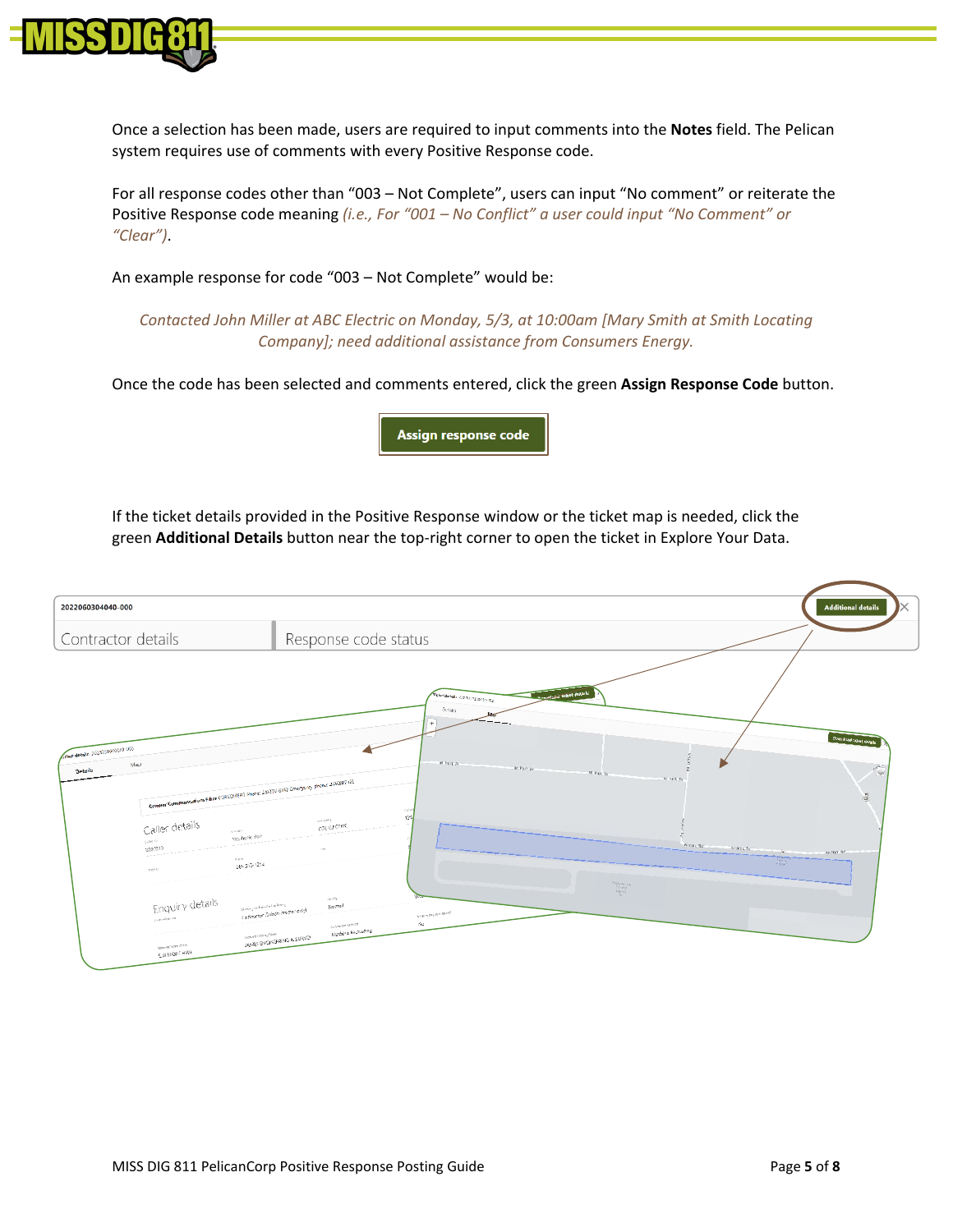

## **History**

Because users can only post to the most recent revision of a ticket, previous revisions will not show up under the Positive Response search results or default view. However, when the user selects a ticket number to post a response to, they can see the response history for all revisions, if available, of that ticket under the **History** heading.



*Helpful reminders: The Positive Response timestamp is based on the individual user's browser clock. I.e., if someone is reviewing the Positive Response postings from out of state, the timestamp will reflect that time zone.*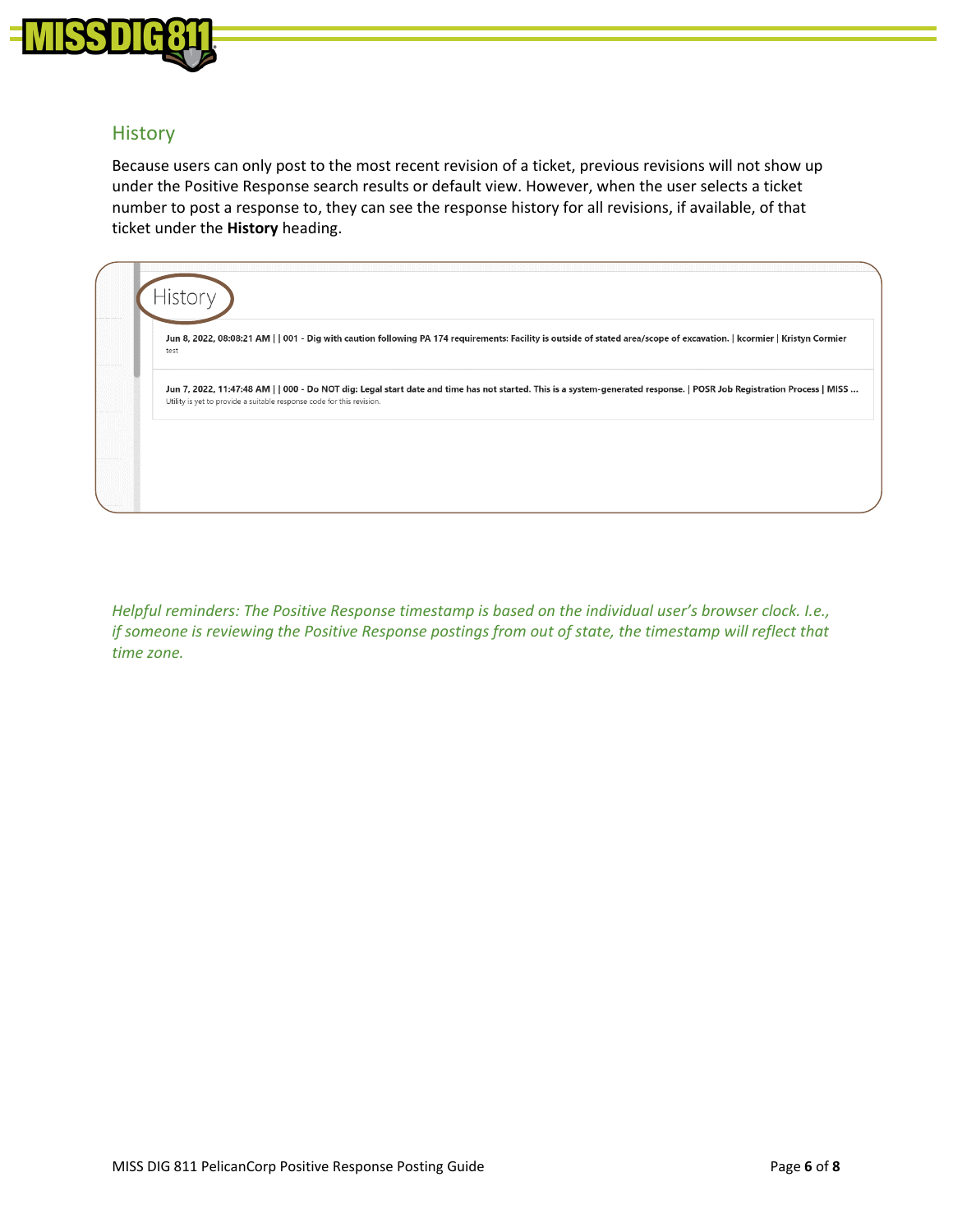

# Response Codes Based on Ticket Type & Status

| Normal 21-Day, Project 21-Day, Normal 180-Day, Project 180-Day, Short Notice, Emergency,<br><b>Unmarked Facilities, Additional Assistance, and Destroyed Markings</b> |                                                                                                                                                                                          |  |  |
|-----------------------------------------------------------------------------------------------------------------------------------------------------------------------|------------------------------------------------------------------------------------------------------------------------------------------------------------------------------------------|--|--|
| 001 - NO CONFLICT                                                                                                                                                     | Dig with caution following PA 174 requirements: Facility is outside of<br>stated area/scope of excavation.                                                                               |  |  |
| $002 - \text{MARKED}$                                                                                                                                                 | Dig with caution following PA 174 requirements: Facilities have been<br>marked.                                                                                                          |  |  |
| 003 - NOT COMPLETE                                                                                                                                                    | Do not dig: Locating was not completed because more time is needed,<br>coordination or assistance required to complete the locating of the<br>facility.                                  |  |  |
| 004 - MARKED, UTILITY REQUIRED<br><b>ON-SITE DURING EXCAVATION</b>                                                                                                    | Dig with caution following PA 174 requirements: Facility owner/operator<br>required to be on-site when excavating within noted scope of work for<br>this specific facility.              |  |  |
| 999 - HAS NOT RESPONDED                                                                                                                                               | Do not dig: Facility owner/operator did not provide a response by the<br>response due date and time. Retransmit ticket for unmarked facilities.<br>*This is a system-generated response. |  |  |

| <b>Design</b><br>(Positive Response by member not required) |                                                           |  |  |
|-------------------------------------------------------------|-----------------------------------------------------------|--|--|
| 201 – NO FACILITIES IN MAPPED POLYGON                       | No facilities in mapped polygon                           |  |  |
| 202 - TASK COMPLETED                                        | Facility owner/operator sent record drawings to<br>design |  |  |
| 203 - MARKING REQUIRED                                      | As designed in PA 174 Section 6a paragraph (3)            |  |  |